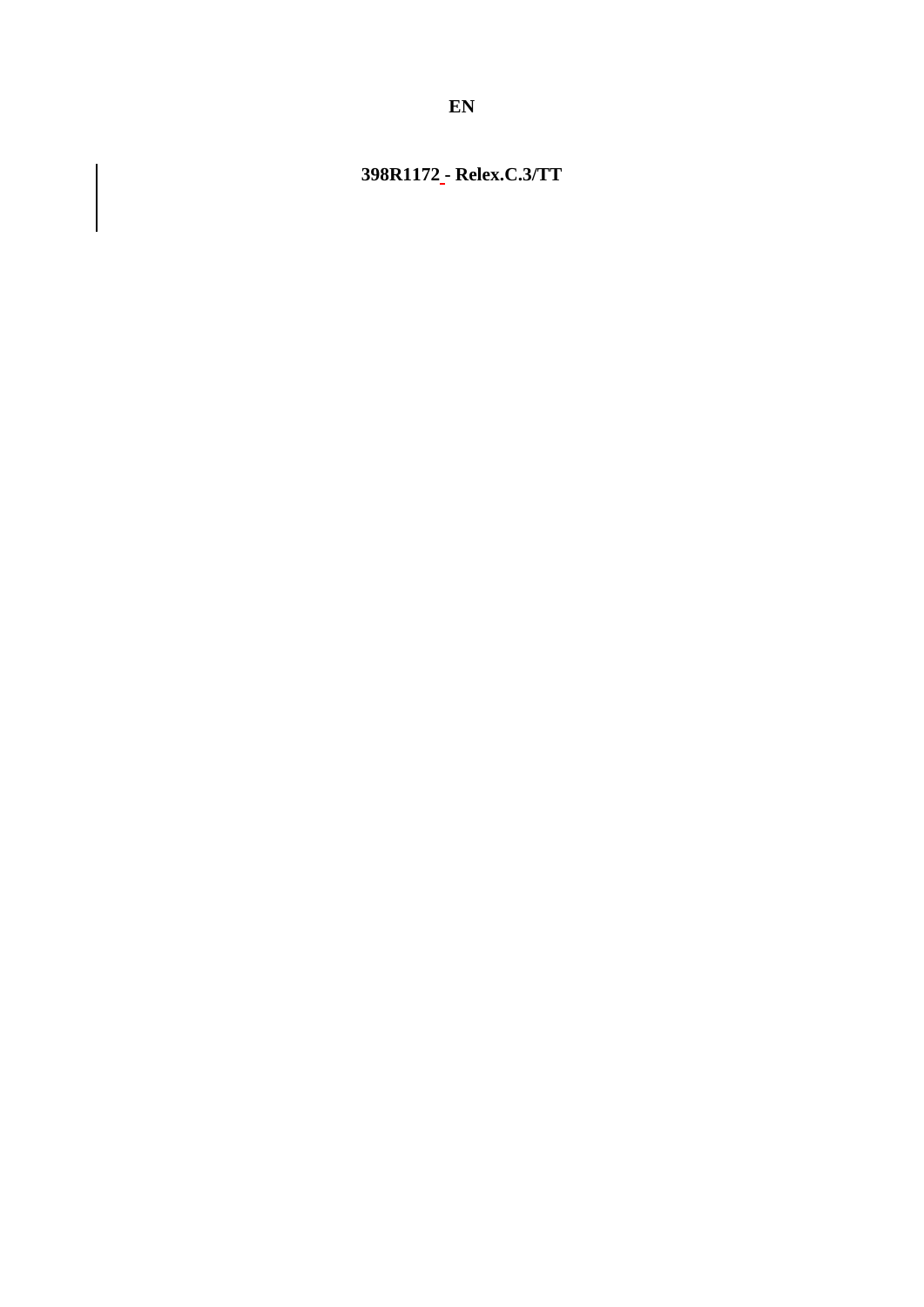## **DECISION OF THE EEA JOINT COMMITTEE No 64/2002**

#### **of 31 May 2002**

#### **amending Annex XXI (Statistics) to the EEA Agreement**

#### THE EEA JOINT COMMITTEE,

Having regard to the Agreement on the European Economic Area, as amended by the Protocol adjusting the Agreement on the European Economic Area, hereinafter referred to as 'the Agreement', and in particular Article 98 thereof,

Whereas:

- (1) Annex XXI to the Agreement was amended by Decision of the EEA Joint Committee No  $45/2002$  of [1](#page-1-0)9 April 2002<sup>1</sup>.
- (2) Council Regulation (EC) No 1172/98 of 25 May 1998 on statistical returns in respect of the carriage of goods by road<sup>2</sup> is to be incorporated into the Agreement.
- (3) Regulation (EC) No 1172/98 repeals with effect from 1 January 1999 Council Directive 78/546/EEC of 12 June 1978 on statistical returns in respect of carriage of goods by road, as part of regional statistics<sup>3</sup> as subsequently amended, which is incorporated into the Agreement, and which is consequently to be repealed under the Agreement.
- (4) Commission Regulation (EC) No 2691/1999 of 17 December 1999 on rules for implementing Council Regulation (EC) No 1172/98 on statistical returns in respect of the carriage of goods by road<sup>4</sup> is to be incorporated into the Agreement,

HAS DECIDED AS FOLLOWS:

 $1$  OJ L 154, 13.6.2002, p. 32.<br>  $2$  OJ L 163, 6.6.1998, p. 1.

<sup>3</sup> OJ L 168, 26.6.1978, p. 29.

<span id="page-1-0"></span> $^{4}$  OJ L 326, 18.12.1999, p. 39.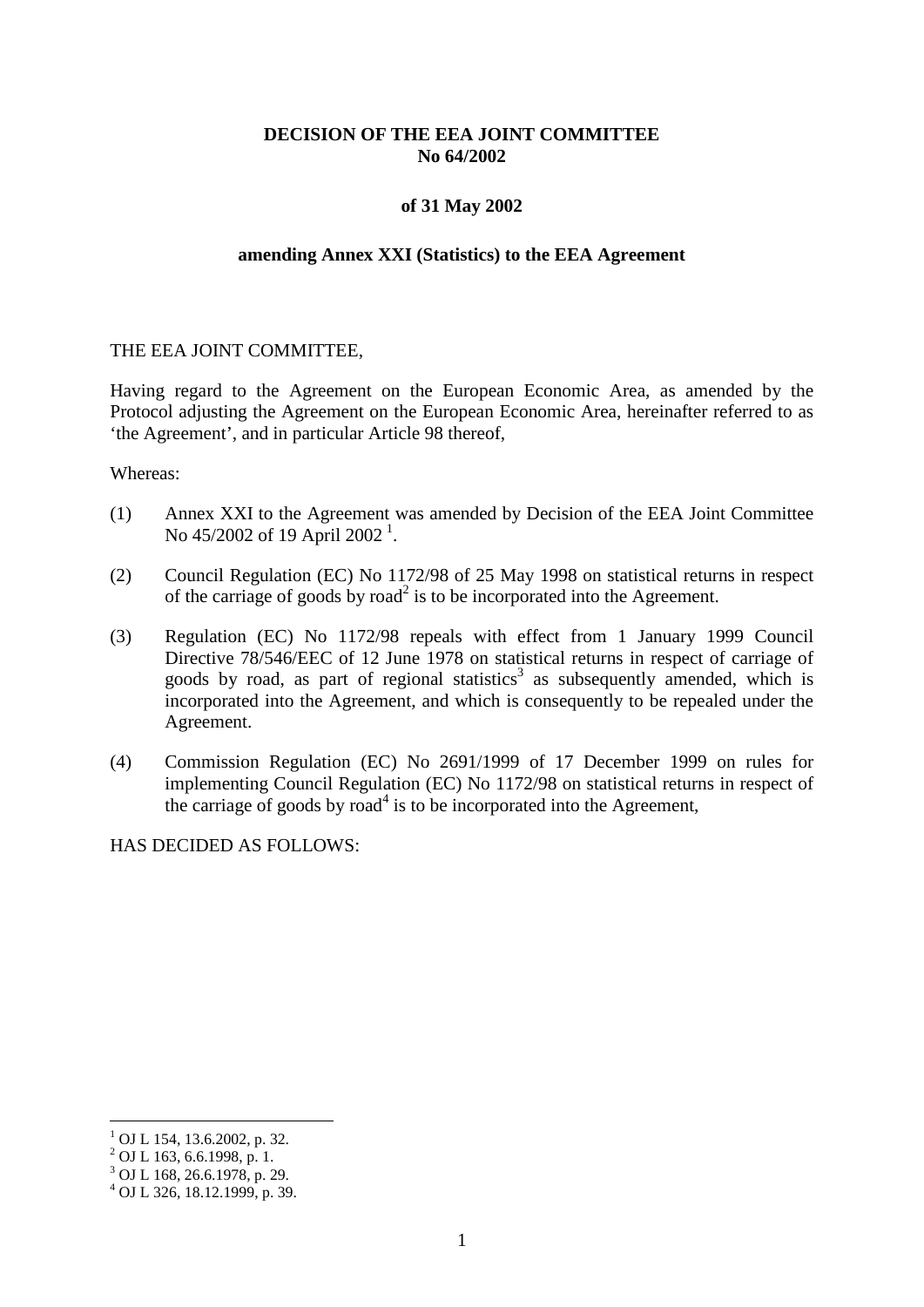#### *Article 1*

Annex XXI to the Agreement shall be amended as follows:

1. The following shall be inserted after point 7e (Commission Regulation (EC) no 2163/2001):

- '7f. **398 R 1172**: Council Regulation (EC) No 1172/98 of 25 May 1998 on statistical returns in respect of the carriage of goods by road (OJ L 163, 6.6.1998, p. 1), as amended by:
	- **399 R 2691**: Commission Regulation (EC) No 2691/1999 of 17 December 1999 (OJ L 326, 18.12.1999, p. 39).

The provisions of the Regulation shall, for the purposes of the present Agreement, be read with the following adaptation:

(a) Article 5(3) paragraph 2 shall be replaced by the following:

"The first transmission shall cover the first quarter of 2002."

- (b) Iceland is exempted from transmitting the data required by this Regulation.
- (c) Liechtenstein shall provide the data as required by this Regulation, but the data collection methods shall be adapted to the structural characteristics of road transport in the country, in agreement with Eurostat. In particular, Liechtenstein may transmit data covering only vehicles which regularly carry out road freight transport operations on the territory of EEA Member States.
- (d) Data for Liechtenstein shall be communicated for the first time for the first quarter of 2003.'
- 2. The text of point 5 shall be deleted.

## *Article 2*

The texts of Regulations (EC) Nos 1172/98 and 2691/1999 in the Icelandic and Norwegian languages, to be published in the EEA Supplement of the *Official Journal of the European Communities*, shall be authentic.

## *Article 3*

This Decision shall enter into force on 1 June 2002, provided that all the notifications under Article 103(1) of the Agreement have been made to the EEA Joint Committee<sup>\*</sup>.

 <sup>\*</sup> No constitutional requirements indicated.